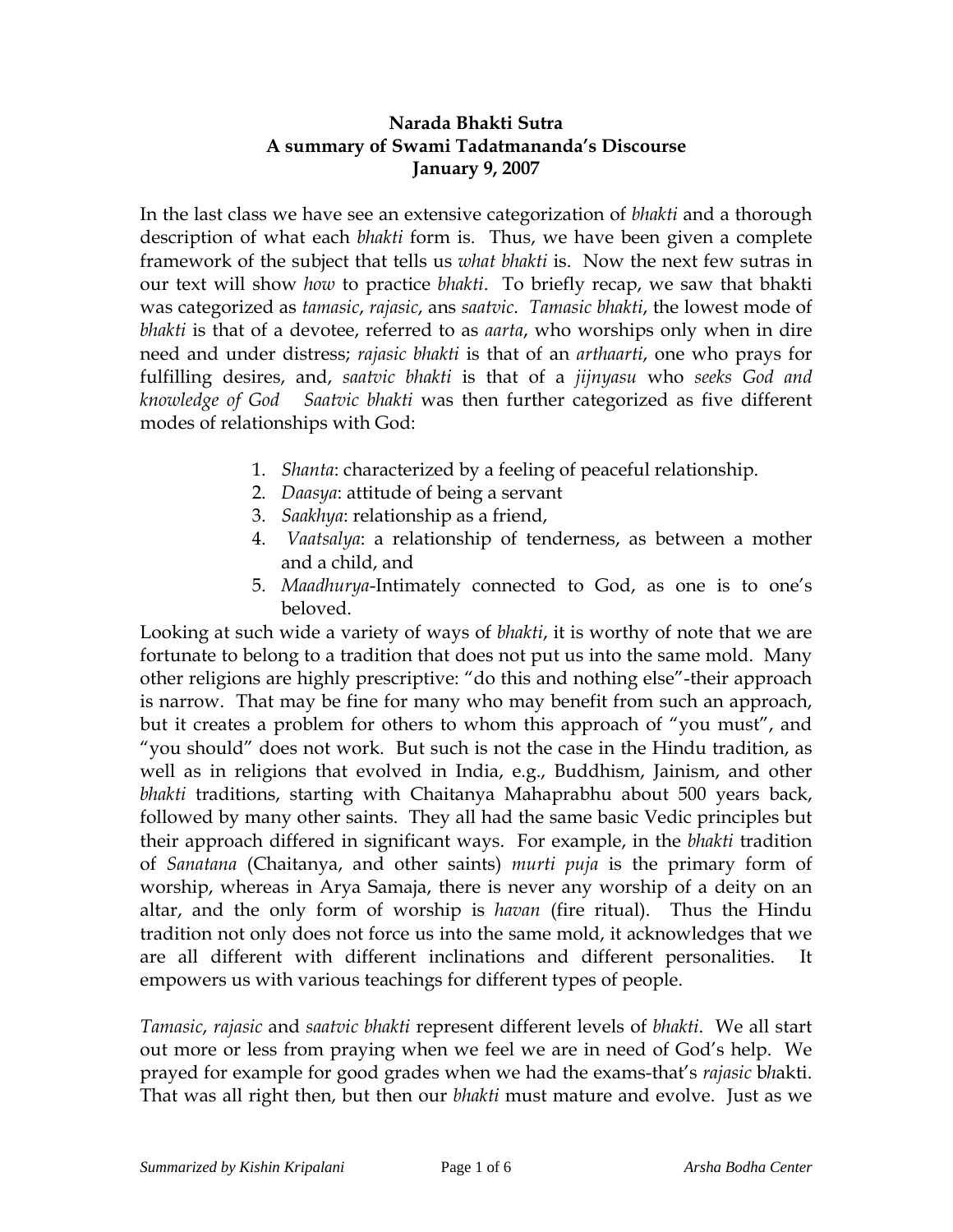go through growth and maturation at intellectual and emotional level, so too we must evolve from *tamasic* to *rajasic* to *saatvic bhakti*. Otherwise, if our *bhakti* is identical to how it was 10 or 20 years back, we are simply doing prayer in a mechanical way.

In the *saatvic bhakti*, as we noted previously, we can relate to God in any of five different relationships (*bhava*) or modes. *Bhakta* referred to as *shaanta* is the one who sees God as the reality of every one and in everything and has a simple appreciation of God who is here and now. This form of relating to God does not have the markings of other four modes, which have characteristic attitude towards God. *Daasya bhava* is when God is the master in charge and he takes care of you as you serve him with gratitude. Saa*k*hya *bhava* is a relationship of friendship; God is with us throughout the journey of our life. In *vaatsalya* relationship, there is an attitude of tenderness, and the sense of devotion is so strong that the *bhakta* puts aside his own agenda, and his own interests for pleasing God, that is to say he follows dharma. The last one, i.e., *maadhurya* is the most intense form of devotion characterized by extreme intimacy-in this form the ego boundaries merge and one becomes one with God with a feeling of utter non-separation from *Bhagavan*.

Note again that one is free to choose any of these five different relationships. As a matter of fact, one does not even have to be restricted to just these five; one can create a relationship of one's own liking. For example, one may relate to God through nature-seeing God in the lofty mountains, the starry nights or the beautiful lakes, etc. Indeed these five attitudes may not even be considered as sequential steps of a ladder; they don't even have to be chosen as discreet or distinct in the sense that you must adapt only one and exclude others; it's perfectly fine to "mix and match" so to say. It depends on one's disposition. The approach is very much as in the practice of meditation or prayer, one can employ any of the techniques that work for an individual.

The next sequence of sutras are applications of pervious sutras that told us what *bhakti* is; these sutras show us how to actually engage in the practice of *bhakti* and by what means. In a manner of speaking, we have finished reading the cookbook, now let's start cooking.

# Sutra 61: *Lokahaanau chintaa na kaarya; nivedita-aatma-loka-veda-tvaat*

Translation: You need not worry about worldly problems because you have surrendered yourself, your worldly acquisitions, and your notions.

Commentary: Don't worry over worldly problems. Worrying over problems is different from planning. Practically speaking, planning is what goes on during the first five minutes when your are tackling a problem. Rest of the time after that is only unproductive worry. The sutra points out that as a *bhakta* you have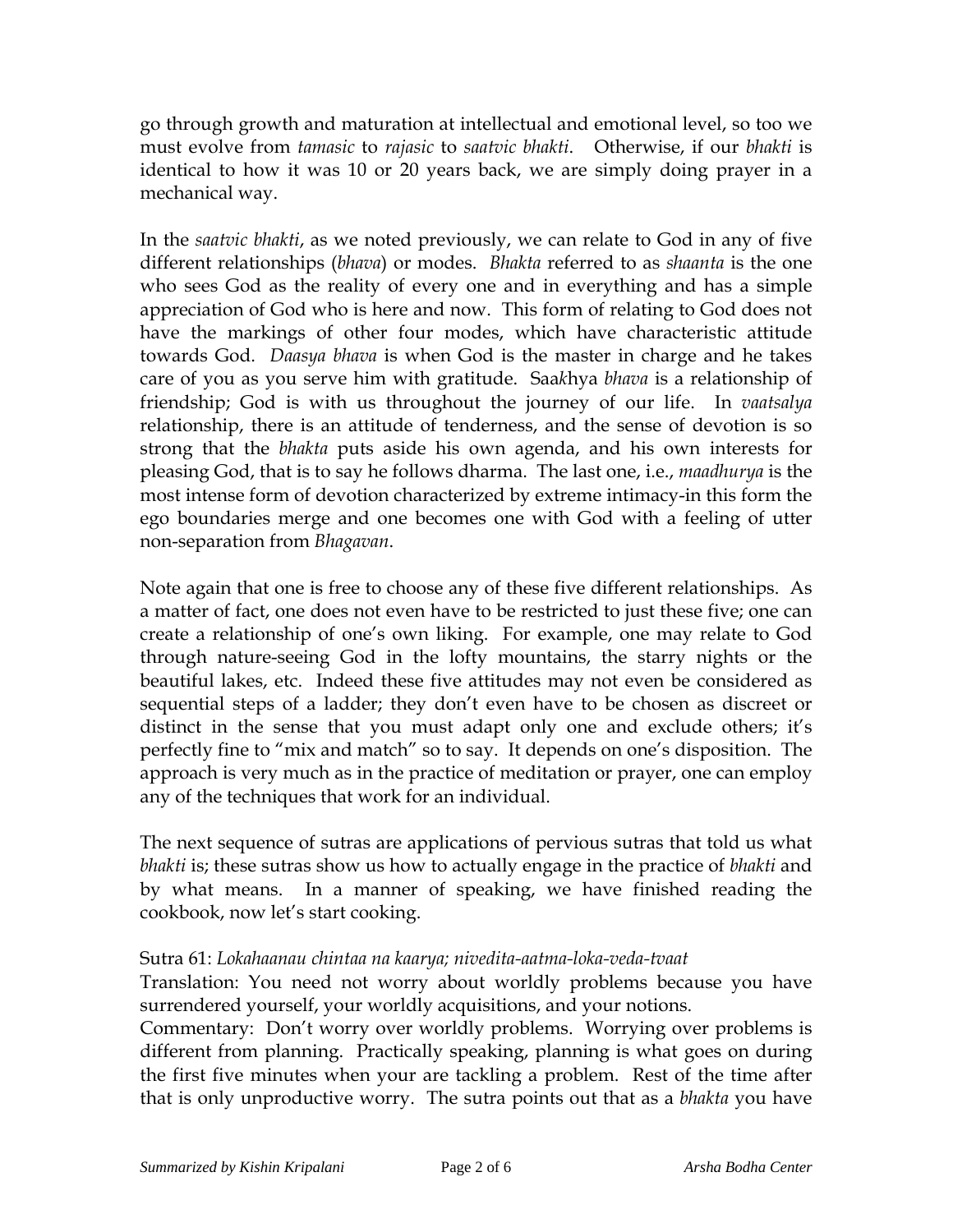surrendered everything: your worldly acquisitions and your preconceived notions and whatever you think. So there is no cause for you to worry. You can apply this practical advice at any level of *bhakti*. As a *daasya bhakta*, you have the attitude that everything is in the hands of God and he will protect you. With the *saakhya* attitude, you know *Bhagavan* is always with you and therefore there's no cause for worry; as a *vaatsalya bhakta*, you don't worry because you have no agenda of your own; you live a pious and righteous life. In *maadhuria bhakti*, there is no problem because you are so immersed in love for God that you don't worry about anything. You are so intimate with *Bhagavan* that nothing bothers you.

As a *bhakta*, with any of these attitudes, you will not worry because you have given up your agenda and your individuality.

# Sutra 62: *Na tat-sidhau loka-vyavahaaro heyaha, kintu phala-tyaagaha tat-saadhanam cha karyameva*

Translation: Having attained that, worldly activities are not to be given up, but (only) their fruit of action; actions are indeed done as *sadhana* (practice of *bhakti*).

Commentary: When you have attained that level of *bhakti*, having become a real devotee, one who is always devoted to the Lord (in contrast to one with a transient sense of *bhakti*), worldly activities need not be given up. You don't have to spend all your time in a *mandir*. However, you should practice renunciation of fruits of your actions (*phala*-*tyaaga*). You should remain engaged in productive worldly affairs but without a desire for fruits of your actions. Once again, you can again relate this practical application at any of the various attitudes of *bhakti* discussed above. (*Shaanta bhakti* is too general to talk in terms of application but the others can be). For example, with the *daasya bhava*, you go to work because the Lord, who is your master, tells you to do so; with *saakhya bhava*, *Bhagavan* is going along with you; with a vatsalya bhava, you go to work because it's your dharma; with *maadhurya bhava*, God is intimately with you all the time, no matter what you are engaged in.

The *bhakti* we are talking about in this context is not the one that comes and goes; it's the *bhakti* that becomes the fabric of the life of a devotee. *Bhakta* is what he is all the time. Worldly activities therefore are not to be given up, even when one has attained that *bhakti*. Commonly our actions are motivated by our desires. If you argue that you go to work not to fulfill any desire but because you have to, even then you are having fulfilling a desire-a desire to avoid unpleasant consequences of not going to work, such as losing your house and starving your family. On the other hand, a *bhakta* is motivated by *bhakti*-in any of its five forms. *Bhakta* is not seeking *phala*; he is engaged in worldly activities, because, for him these activities are *sadhana's* for further growth and for developing his *bhakti* and making it even stronger. It's a pity when one thinks that after retirement from a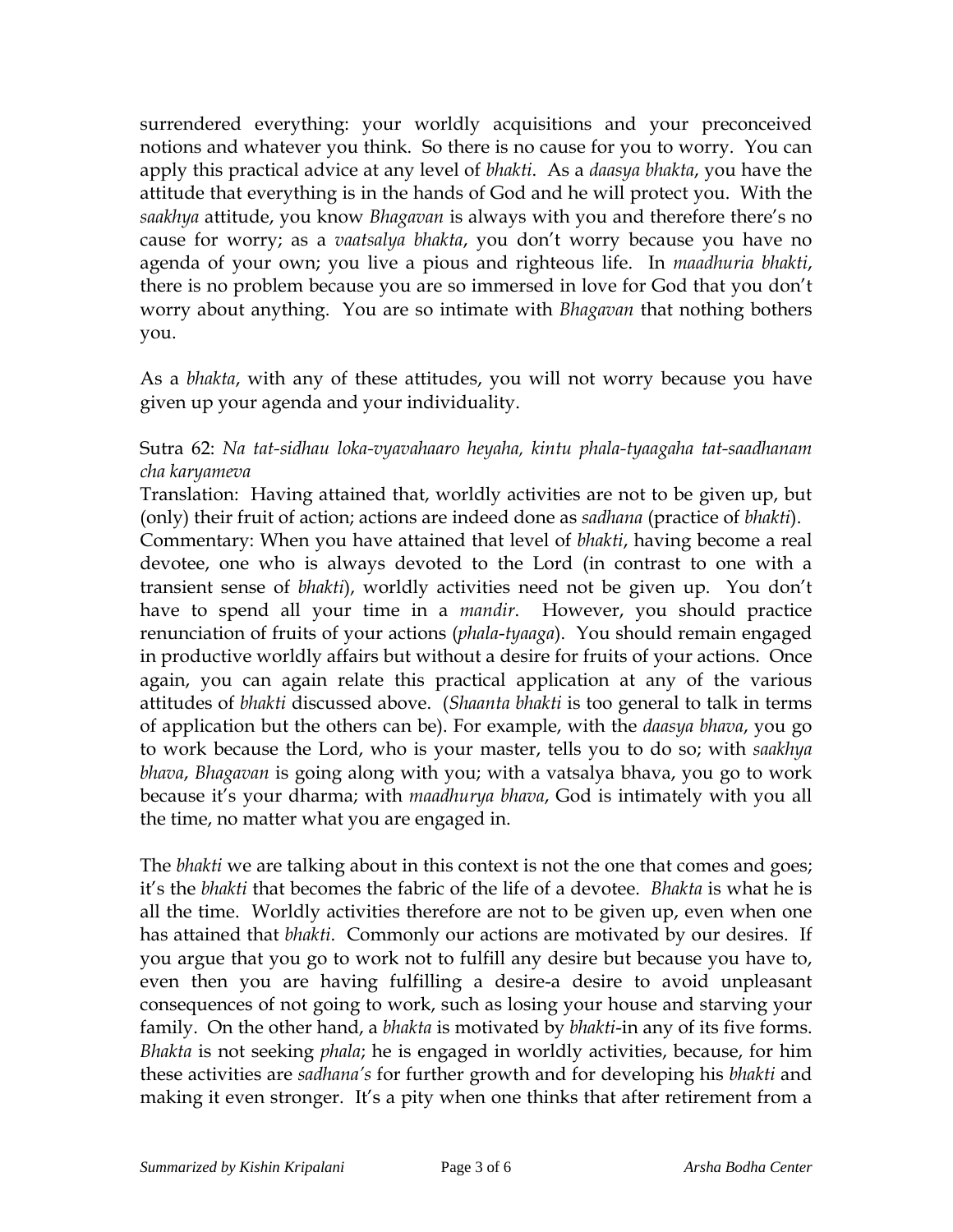professional career, I can sit in front of TV and watch sports and games all day. Then the growth ceases-life is defined as growth; intellectual, emotional, and spiritual growth must continue. Growth is what makes life so special. The end will come sooner or later, but why hasten the process! A houseplant that ceases to grow is a dead plant; either it's growing or it's dead-nothing in between!

Thus, even if one has attained a level of *bhakti* where one is not motivated by the fruit of actions, he still needs to be engaged in action to deepen his sense of *bhakti*.

### Sutra 63: *Stri-dhana-naastika-charitram na shravaniyam*

Translation: Stories about women, wealth and of ungodly people should not be listened to.

Commentary: What's being discussed here is that certain types of materials that will pollute your mind should not be listened to; these include women, wealth and accounts of ungodly people or materials written by such ungodly people. The fact that the sutra refers to women rather than men is incidental and it simply denotes that the author is a man. But the intent of the sutra is to advice the spiritual aspirant to avoid any type of material that may be considered pornographic. For some men, women become an object of obsession. Sadly, now a days, there is an incredible amount of graphic pornographic material freely available on the internet-it is estimated to constitute a significant portion of the total material on the world-wide-web. This is not helpful even in ordinary life, what to speak of life of spiritual pursuit! The material that pollutes our mind and pulls it away from spirituality is not only sexual material-all the graphic violence on the internet as well as in media, movies, and television is just as much mind-polluting and equally harmful. These fill our mind with distorted image of what life is about. Any thing that pollutes our mind is defined here as stri-charitram, and should be avoided.

*Dhana charitram*, is stories that praise material acquisitions, material success or literature of this type. A realistic example in today's world is some one who watches stock market performance. It's one thing to invest your wealth wisely and keep track of your investments periodically; that's dharma. But some one who sits in front of TV and watches stock market performance all day long is obsessed by wealth. Such an obsession is mind-polluting and keeps one away fro a spiritual life and religious activities.

*Naastika charitram*: Literally, *naastika* is an unbeliever or an unreligious person. As an example, consider a circle of some modern, fashioanble socialites in India, strutting with their cell phones and showing off their iPods; in keeping up with their image of being "hip" some such people engage in "Hindu bashing" by putting down ancient traditions. They make mockery of some one going to an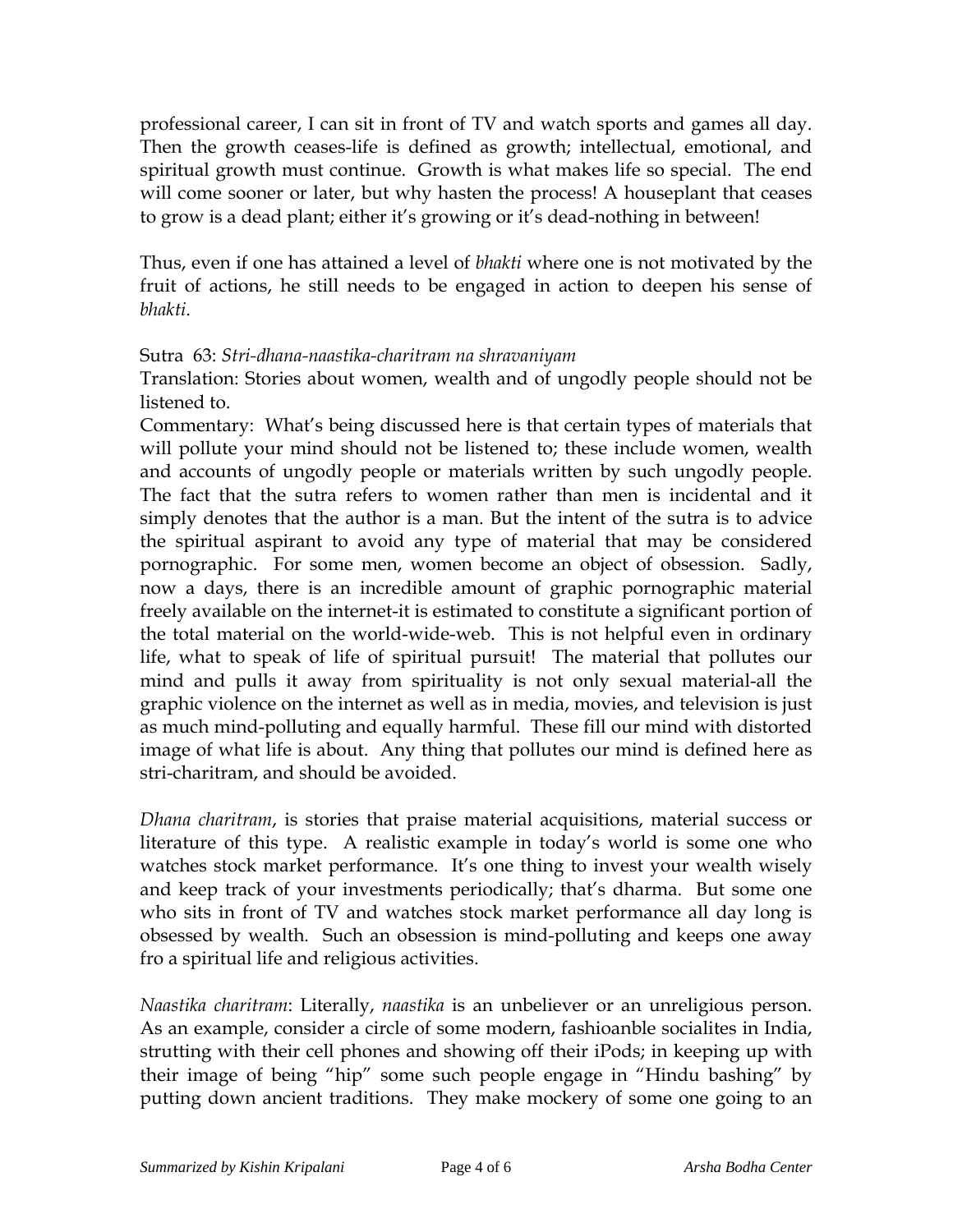ashram or a temple or following spiritual pursuits. This is a shame! Being modern is one thing, but there is no need to put down very profound ancient traditions. This is an example of *naastika charitram*. To associate with such people is not going to be helpful for your *bhakti*; it's not a healthy environment for a spiritual person. We talked about *dusunga* earlier, i.e., association with wrong people, and that's what needs to be avoided-because the bad stuff "rubs off".

#### Sutra 64: *Abhimaana-dambha-adikam tyaajyam*

### Translation: Pride, pretense, etc. must be given up.

Commentary: There are many undesirable personality traits that are pretty easy to pick up, such as pride and pretentiousness. Pride is to look at your achievements, etc., and exaggerate it; exaggerated sense of self is pride. Dambha (pretentiousness) is when you pretend to be what you are not; when you make up new stuff about yourself for self-importance. As an example, if you stretch your qualifications a little bit to suit the job descriptions, it's pride. But if you invent your accomplishments, you are pretending to be what you are not.

Such personality traits are to be given up. As a reader, notice here the context in which this moralistic statement is made. Contrary to how it is in other religious traditions, which say, "if you don't do what's prescribed, you will go to hell", or something similar. But what this text says is that if you don't give up negative personality traits (pride, pretense, etc.), these traits will hinder your devotion; Hindu scriptures do intimidate you into submission.

Traits, such as pretense, become a burden on you and cause you to loose the beautiful simplicity of life that comes with being truthful and righteous. Being pretentious means having to keep track of what you said to whom, lest you prove yourself a fraud and a phony.

Once again you can apply this practical advice to any of the *bhakti* attitudes. For example, as a *daasya*, you'd feel that everything you have belongs to the master; when all the good things you have, belong to *Bhagavan*, what is there to be proud and pretentious about?

Sutra 65: *Tad-aarpita-akhila-aachaaraha san kaama-krodha-abhimaana-aadikam tasminneva karaneeyam*

Translation: Dedicating all activities to Him, desire, anger, pride, etc., should be directed only towards Him

Commentary: Being a *bhakta* and having surrendered everything to Him, the *bhakta* should also surrender all undesirable traits-desire, anger, pride, etc. to Him, employing any of the *bhakti bhavas*, namely, *daasya*, *saakhya*, etc. Having done so, a *bhakta* would be much less subject to these negative emotions than a